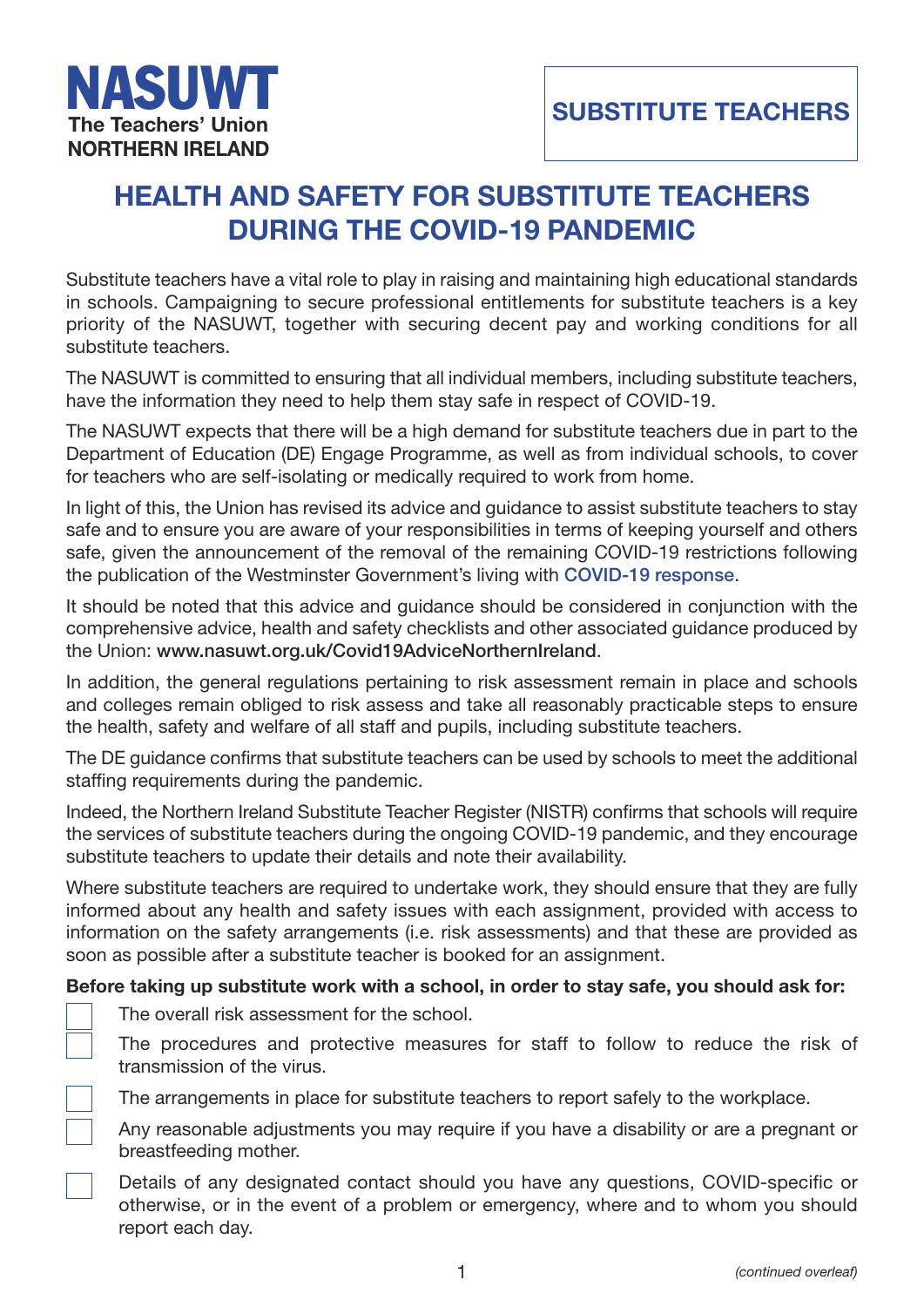# **As a substitute teacher, on first reporting for work at a school (or beforehand if possible), in order to stay safe, you should ask for:**

| Details of the procedures and arrangements for any visitors (e.g. substitute teachers) to |
|-------------------------------------------------------------------------------------------|
| ensure that there is adequate time to be made aware of, and understand, the systems in    |
| place, including in respect of COVID-19.                                                  |

Details of any designated contact should you have any questions, COVID-specific or otherwise, or in the event of a problem or emergency.

Details of who and where you should report to each day, including details of the signingin process.

Any guidance for staff in respect of COVID-19 safe working practices.

Details of how to raise any concerns about health and safety, including in regards to COVID-19.

Details of how to call for assistance, including first aid.

A tour of the school site, identifying where you will be teaching, Details of the nearest firstaid room or appropriate area, including where to send those with suspected symptoms of COVID-19.

Details of the nearest fire exit and any revised evacuation plans, including routes and procedures (these should identify any additional mitigations required in the context of COVID-19).

Details of what to do in the event of a suspected case of COVID-19, including contingency plans for managing outbreaks.

Details of the staffroom and toilets.

A copy of the timetable, including breaks and lunch periods, as well as expectations on staff during such times, including, as appropriate, the supervision of pupils.

Details of how to access relevant information on schemes of work for the subjects you will be expected to teach.

Details of access to computers (including laptops or fixed computers), with log-in details and what to do at the end of the school day.

Details of any resources you may reasonably be expected to provide (such as pens) to minimise contact, and where these can be safely and securely stored.

Details of the schemes of work and programmes of study, including the provision and access to relevant teaching materials.

Details regarding access to, and availability of, hand sanitiser to enable you to wash your hands frequently throughout the school day.

Details of the provisions in place to ensure classrooms and work areas are kept well ventilated.

A list of the pupils in the class(es) you will be teaching, including details of any medical conditions, behavioural issues or special educational needs or disabilities (SEND), and the details of how these should be managed.

Details of any pupils known to be potentially violent, and how this will be managed, including revised risk assessments in place, as well as any specific training which is required, along with how this can be appropriately accessed.